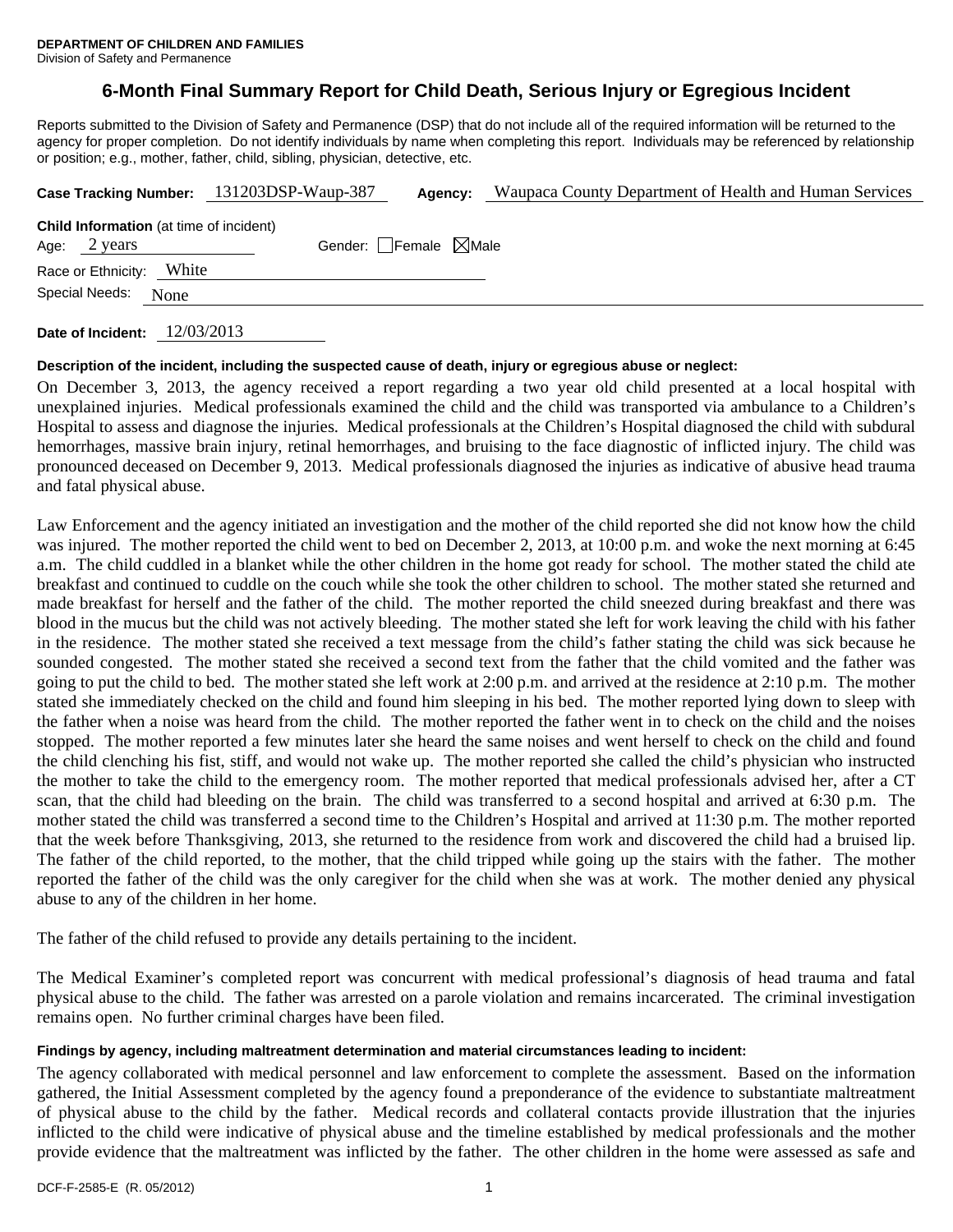the family was referred to community resources.

 $\boxtimes$ Yes  $\Box$ No Criminal investigation pending or completed?  $\boxtimes$  Yes  $\Box$  No Criminal charges filed? If yes, against whom?

The child's father was criminally charged with 2nd Degree Reckless Homicide, a class D felony, Wisconsin Statutes 940.06(1). He was found guilty and sentenced to state prison for 15 years.

**Child's residence at the time of incident:**  $\boxtimes$  In-home  $\Box$  Out-of-home care placement

Complete the appropriate following section (A. or B. based on the child's residence at the time of the incident).

#### **A. Children residing at home at the time of the incident:**

At the time of the incident, the child resided with his biological mother, father, and his two step-siblings ages twelve and nine.

**Description of the child's family** (includes household members, noncustodial parent and other children that have visitation with the child and / or in the child's family home):

**Yes No Statement of Services:** Were services under ch. 48 or ch. 938 being provided to the child, any member of the child's family or alleged maltreater at the time of the incident, including any referrals received by the agency or reports being investigated at time of incident?

**If "Yes", briefly describe the type of services, date(s) of last contact between agency and recipient(s) of those services, and the person(s) receiving those services:** 

N/A

**Summary of all involvement in services as adults under ch. 48 or ch. 938 by child's parents or alleged maltreater in the previous five years:** (Does not include the current incident.)

None

**Summary of actions taken by the agency under ch. 48, including any investigation of a report or referrals to services involving the child, any member of the child's family living in this household and the child's parents and alleged maltreater.** (Does not include the current incident.)

(Note: Screened out reports listed in this section may include only the date of the report, screening decision, and if a referral to services occurred at Access. Reports that do not constitute a reasonable suspicion of maltreatment or a reason to believe that the child is threatened with harm are not required to be screened in for an initial assessment, and no further action is required by the agency.)

On June 29, 2006, the agency screened-in a CPS Report and completed an Initial Assessment and unsubstantiated the allegations.

On June 24, 2013, the agency screened-out a CPS Report.

On June 24, 2013, the agency screened-in a Services Report to offer the family community services.

#### **Summary of any investigation involving the child, any member of the child's family and alleged maltreater conducted under ch. 48 or ch. 938 and any services provided to the child and child's family since the date of the incident:**

The agency collaborated with medical personnel and law enforcement to complete the assessment. Based on the information gathered, the Initial Assessment completed by the agency found a preponderance of the evidence to substantiate maltreatment of physical abuse to the child by the father. Medical records and collateral contacts provide illustration that the injuries inflicted to the child were indicative of physical abuse and the timeline established by medical professionals and the mother provide evidence that the maltreatment was inflicted by the father. The other children in the home were assessed as safe and the family was referred to community resources.

#### **B. Children residing in out-of-home (OHC) placement at time of incident:**

**Description of the OHC placement and basis for decision to place child there:**  N/A.

**Description of all other persons residing in the OHC placement home:**